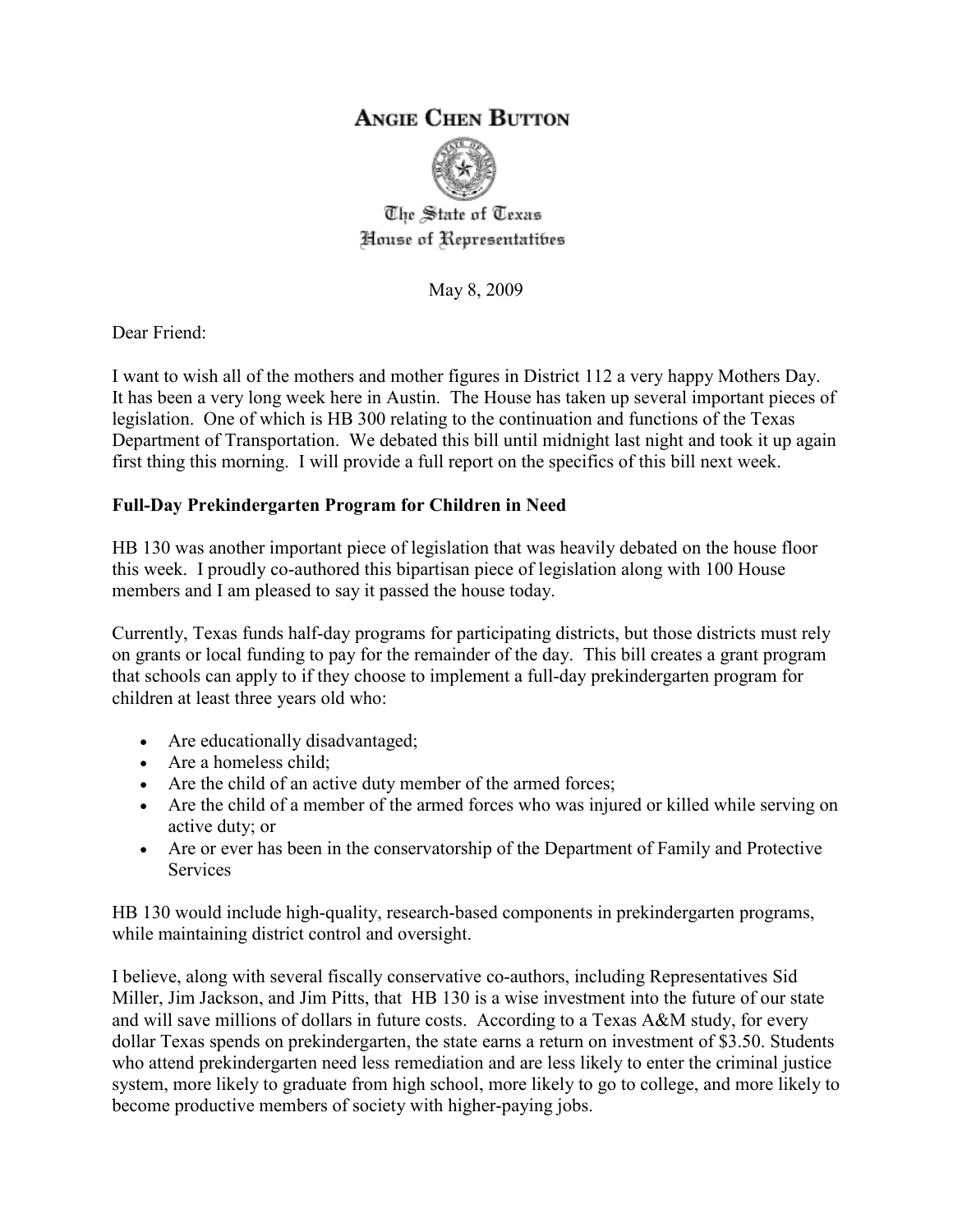Full-day programs are a significant factor in closing the achievement gap that currently exists. The program will allow Texas to reach its most at-risk students as early as possible in order to have the greatest effect. Children who attend prekindergarten are more likely to be ready to begin learning in kindergarten and 44 percent less likely to drop out of school. More students will now participate in full-day prekindergarten programs because it alleviates the need for midday transportation for working families.

Additionally, this legislation would increase the quality of prekindergarten programs by promoting collaboration between private providers and school districts to share best practices and resources. Partnerships would decrease the number of new classrooms that needed to be built to accommodate students.

## **Economic Development - Qualified Manufacturing Project Zones**

Earlier this session I co-authored HB 4525, an economic development bill, with my colleague Rep. Tan Parker. I am happy to announce that yesterday afternoon, this bill passed the house.

The United States has lost more than 4 million manufacturing jobs since 2000. Between 2001 and 2007 (before the recession even began), Texas lost 202,900 manufacturing jobs. This number is second only to California. As the national economy struggles, each state is vying with one another for manufacturing jobs. I am proud to say that with the passage of this legislation, Texas is ready to compete.

House Bill 4525 provides workforce development money for manufacturers that invest at least \$200 million in new or expanded facilities in Texas and create at least 300 new full-time permanent jobs in Texas. This bill stimulates manufacturing jobs in Texas and helps this great state maintain its global competitiveness.



## **Working for You**

Rep. Button Discussing Legislation with Rep. Creighton on the House Floor